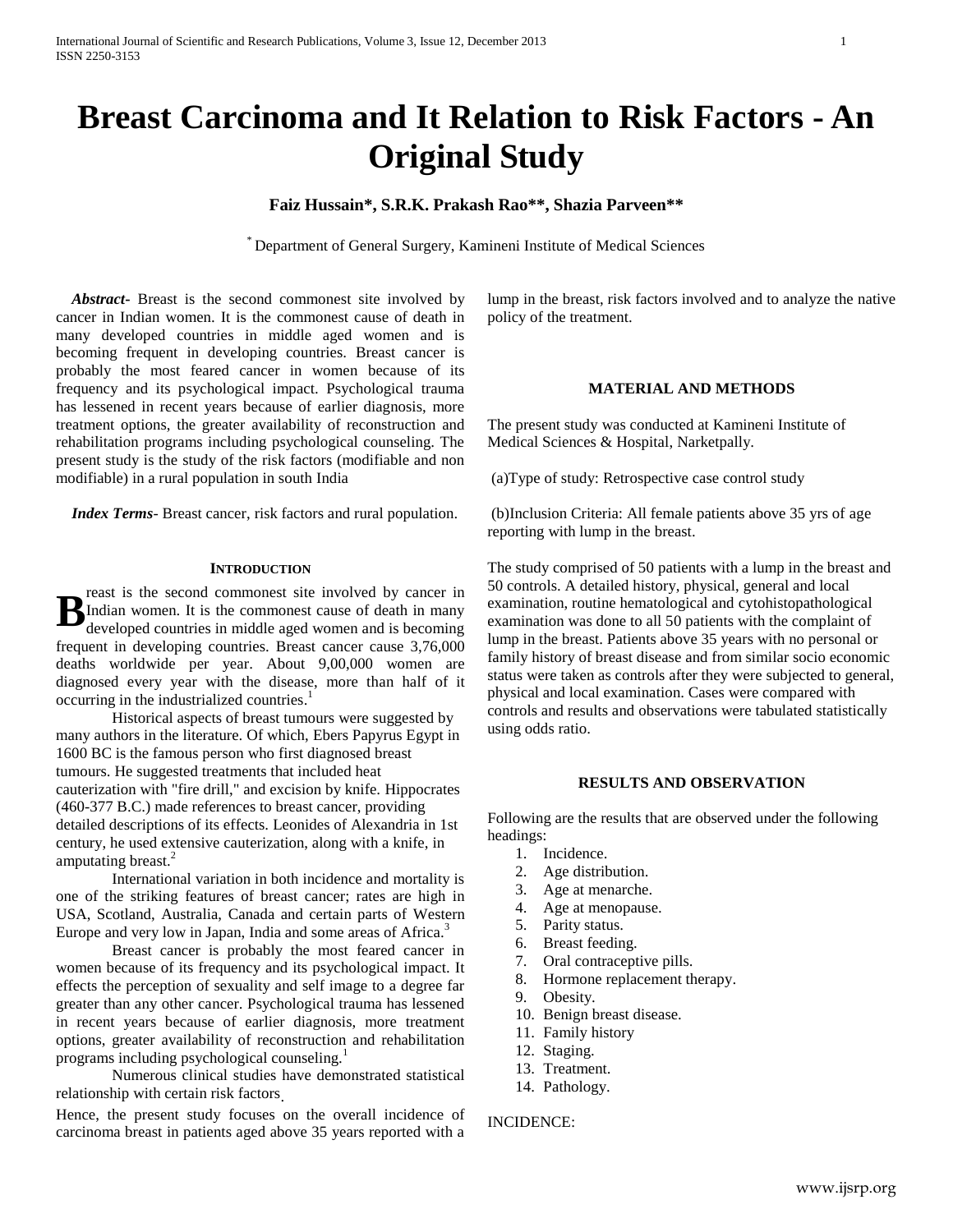In the present study women above 35 yrs with lump in the breast were examined clinically & cytopathologically. As shown in TABLE- 1, of the 50 cases, 23 (46%) women were found to have benign lumps, 27 (54%) women had malignant lumps. The percentage of malignant lumps was observed to be higher than the benign lumps.

# AGE DISTRIBUTION:

The age wise distribution of carcinoma breast as shown in TABLE -2 shows highest incidence of 29.62 % between the age group of 46-50yrs ,this followed by age group of less than 35yrs showing 22.22%,between the age group of 56-60 yrs 18.51% of cases were observed. Beyond 60 yrs the percentage has decreased. Age greater than 65 yrs showed 3.70 % of cases.

## AGE AT MENARCHE:

As shown in TABLE – 3, early menarche at less than or equal to 11 yrs was observed in 70.37% of patients. Age between 12-14 yrs was seen in 18.51 % of patients. Late menarche was seen in 11.11 % of patients.

## AGE AT MENOPAUSE:

Age at menopause as shown in TABLE -4 showed menopause beyond 55yrs in 60% of patients, followed by 25% in age group between  $50 - 55$  yrs. Women attaining menopause between 40- 44 yrs were 18.75 %. Women less than 40 yrs were only 1 (6.25%)

#### PARITY STATUS:

As shown in TABLE -5 of the 27 cases with malignant lump, 6 women were nulliparous , in this 4 women were married nulliparous and 2 were unmarried women. 21 women were multiparous.

## AGE AT FIRST PREGNANCY:

In the present study as shown in TABLE -6 , 71.42 % of women had their first pregnancy below 20 yrs of age , 19.04 % had between 20-24yrs .Late age at first pregnancy at or beyond 30 yrs was observed in 9.54% of women .

#### BREAST FEEDING:

As shown in TABLE -7 in the present study of 27 cases 21(77.78 %) of women had breast fed their children for a duration of one and half to two years for each child. 6 women(22.22%) had not breast fed, all these 6 women were nulliparous females in this study group.

# ORAL CONTRACEPTIVE PILLS:

As shown in TABLE -8 only 7.40% of women had used Oral contraceptive pills, the duration of use in these women was less than one year and irregularly used.92.60 % of women had never used Oral contraceptive pills.

# HORMONE REPLACEMENT THERAPY:

In this study as shown in TABLE  $-9$  only one woman had used hormone replacement following Hystectomy, the

duration of use was for six months .The remaining 96.30 had no history of use of hormone replacement therapy

# OBESITY:

In the present study as shown in TABLE  $-10$  Body mass index (BMI) greater than 25 Kg/cm2 was seen in 33.33% of women, BMI less than or equal to 25 kg/cm2 was seen in 66.67% of women .The obesity pattern was observed in relation to menopausal status as shown in TABLE –11, 77.77% women with BMI greater than 25 Kg/cm2 were postmenopausal and 22.23% of women were pre menopausal.

## BENIGN BREAST DISEASE:

In the present study as shown in TABLE -12, 88.88% of women had no history of benign breast disease (BBD). 11.12% of women gave history of BBD suggestive of Fibroadenosis. The patients had no cytohistological report suggestive of this.

#### FAMILY HISTORY:

In the present study no women had family history of breast cancer, as shown in the TABLE -13, the percentage of women with no family history are 100%

## STAGING:

The clinical stage of presentation as per TNM stage grouping is shown in TABLE -14 .44.44% of patients are in stage IIB of TNM staging at diagnosis, 25.92% are in stage IIIB. Stage IIA & III A is 14.81 % each. No cases were recorded with stage IIIC or stage IV of TNM staging

## TREATMENT:

As shown in TABLE -15 all the patients with breast cancer underwent Modified radical mastectomy. All the 27 patients received tamoxifen post operatively irrespective of ER/PR status. Four patients with stage IIA disease did not receive radiation therapy. The remaining 23 patients received radiation therapy post operatively. Four patients were found to be ER/PR negative received chemotherapy in addition to hormonal and radiotherapy. The regimen used for chemotherapy was CMF regimen.

#### HISTOPATHOLOGY:

In the present study the histopathological examination of all breast carcinoma showed pathologically the tumour to be of Ductal cell type as shown in TABLE -16.

**TABLE 1 INCIDENCE OF BREAST LUMP IN WOMEN OVER 35YRS (N = 50)**

| <b>Type</b> | Number of patient's $n$ (%) |
|-------------|-----------------------------|
| Benign      | 23(46)                      |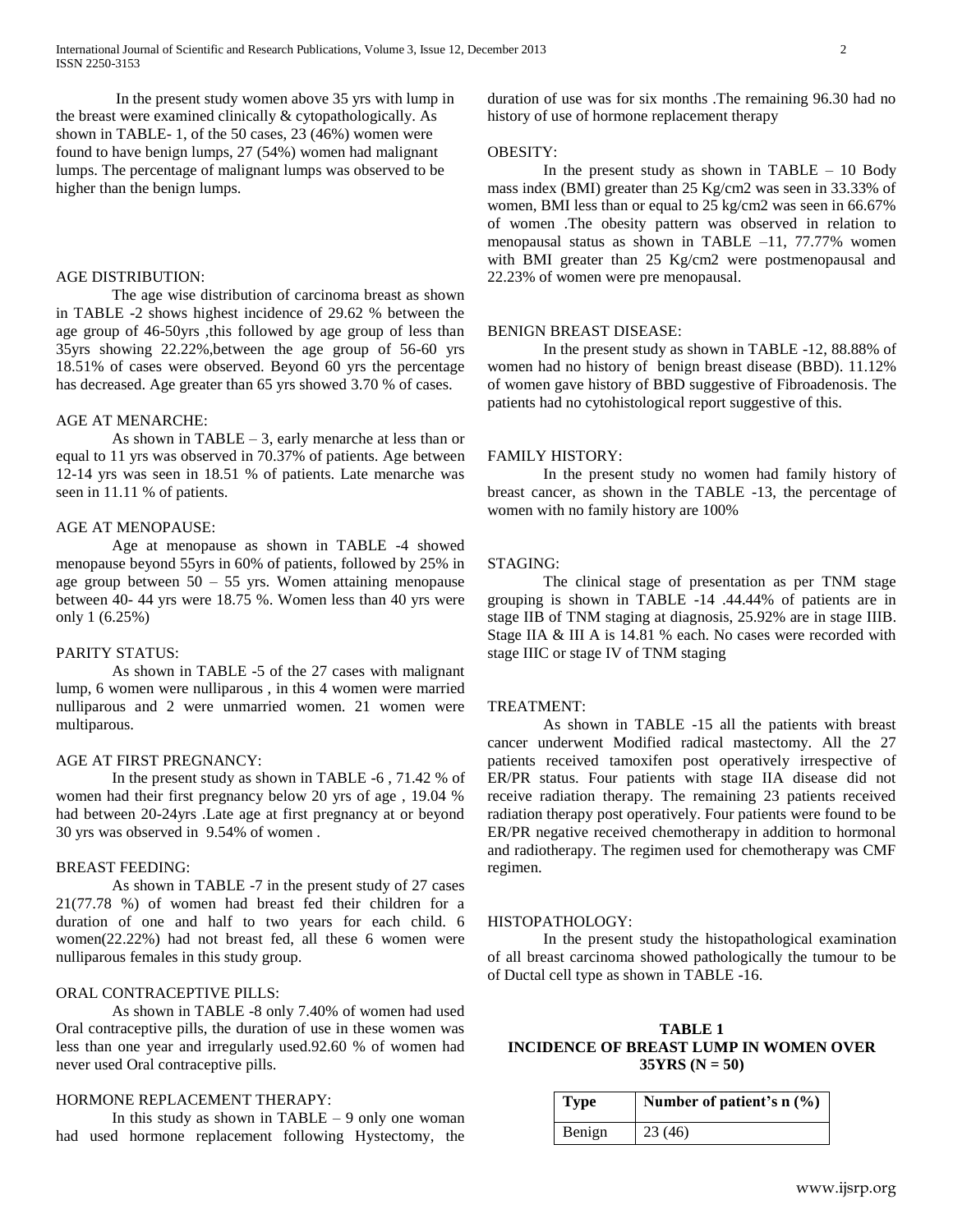| Malignant   $27(54)$ |    |
|----------------------|----|
| Total                | 50 |

|                    | Parity status   Number of patient's $n$ (%) |  |
|--------------------|---------------------------------------------|--|
| <b>Nulliparous</b> | 6(22.22)                                    |  |
| Multiparous        | 21 (77.78)                                  |  |

# **TABLE 2 AGE WISE DISTRIBUTION OF CARCINOMA BREAST (N = 27)**

| Age group   | Number of patient's<br>$n\left(\%\right)$ |
|-------------|-------------------------------------------|
| $<$ 45 yrs  | 6(22.22)                                  |
| $46-50$ yrs | 8(29.62)                                  |
| $51-55$ yrs | 3(11.11)                                  |
| $56-60$ yrs | 5(18.51)                                  |
| $61-65$ yrs | 4(14.81)                                  |
| $>65$ yrs   | 1(3.70)                                   |

**TABLE 3 AGE AT MENARCHE (N = 27)**

| Age group     | Number of patient's n<br>$($ %) |  |
|---------------|---------------------------------|--|
| $\leq 11$ yrs | 19 (70.37)                      |  |
| $12-14$ yrs   | 5(18.51)                        |  |
| $\geq 15$ yrs | 3(11.11)                        |  |

# **TABLE 4 AGE AT MENOPAUSE (N = 16)**

| Age group     | Number of patient's $n$ (%) |
|---------------|-----------------------------|
| $<$ 40 yrs    | 1(6.25)                     |
| $40-44$ yrs   | 3(18.75)                    |
| 44-49 yrs     | 2(12.50)                    |
| $50-54$ yrs   | 4(25.00)                    |
| $\geq 55$ yrs | 6(60.00)                    |

**TABLE 5 PARITY STATUS (N = 27)**

# **TABLE 6 AGE AT FIRST PREGNANCY (N= 21)**

| Age group     | Number of patient's n (%) |
|---------------|---------------------------|
| $<$ 20 yrs    | 15 (71.42)                |
| $20-24$ yrs   | 4(19.04)                  |
| $25-29$ yrs   |                           |
| $\geq$ 30 yrs | 2(9.54)                   |

**TABLE 7 PATTERN OF BREAST FEEDING**  $(N = 27)$ 

| <b>Feeding</b><br>pattern | Number of patient's $n$ (%) |
|---------------------------|-----------------------------|
| Not feed                  | 6(22.22)                    |
| feed                      | 21 (77.78)                  |

## **TABLE 8 USE OF ORAL CONTRACEPTIVE PILLS (OC) (N= 27)**

| $(13 - 211)$<br><b>OC PILLS</b><br>Number of patient's $n$ (%) |            |
|----------------------------------------------------------------|------------|
| Used                                                           | 2 $(7.40)$ |
| Not used                                                       | 25(92.60)  |
| Total                                                          |            |

# **TABLE 9 USE OF HARMONE REPLACEMENT THERAPY (HRT) (N=27)**

| <b>HRT</b>  | Number of patient's $n$ (%) |
|-------------|-----------------------------|
| <b>Used</b> | 1(3.70)                     |
| Not used    | 26 (96.30)                  |
| Total       | 27                          |

**TABLE 10**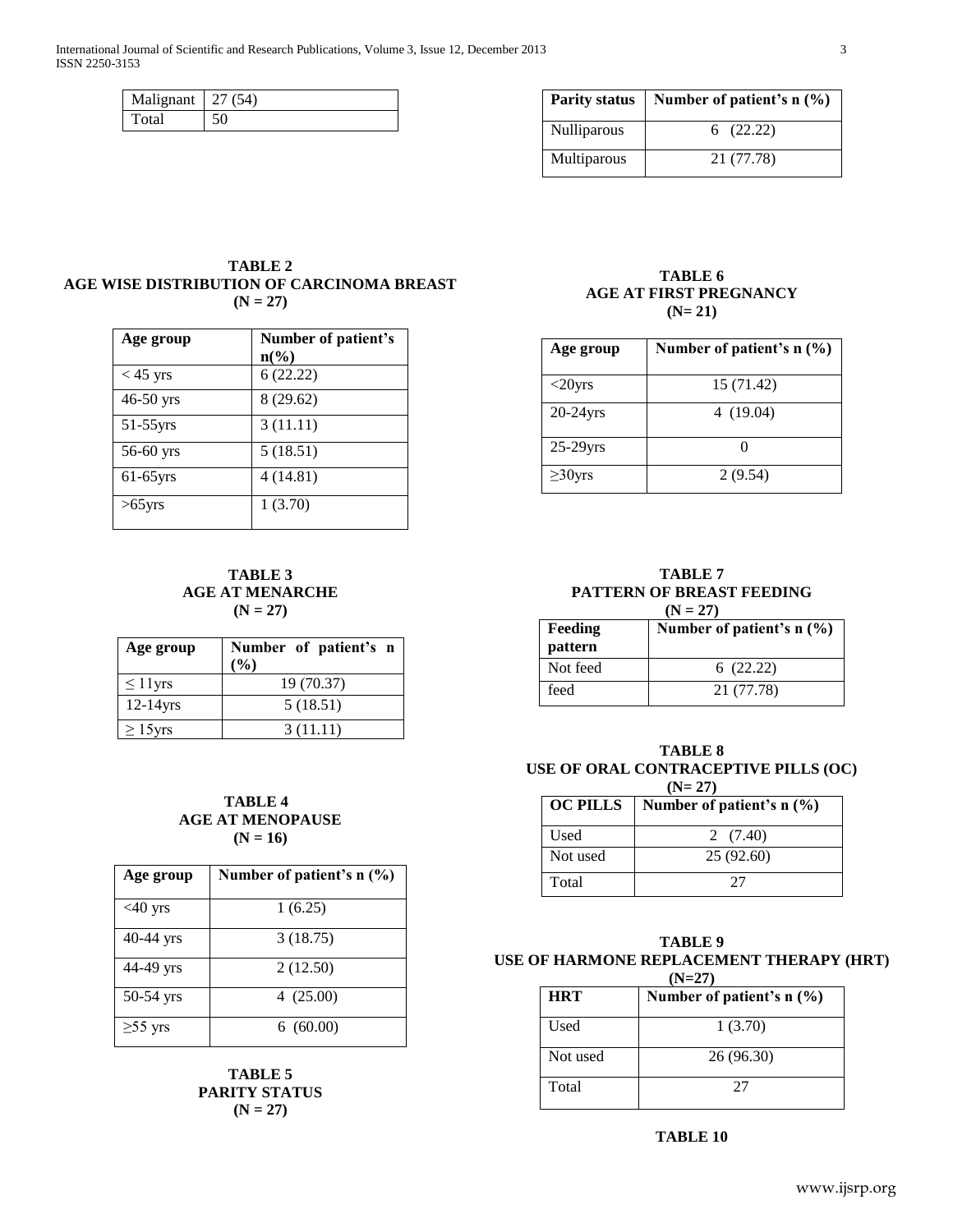| <b>OBESITY</b><br>$(N = 27)$                 |            |  |
|----------------------------------------------|------------|--|
| <b>BMI</b> of patient<br>Number of patient's |            |  |
| BMI $\geq$ 25 Kg/cm2                         | 9(33.33)   |  |
| $BMI < 25$ Kg/cm2                            | 18 (66.67) |  |

# **TABLE 11 OBESITY PATTERN & MENOPAUSAL STATUS**

| $(N = 9)$                |                                        |  |
|--------------------------|----------------------------------------|--|
| <b>Status of patient</b> | <b>Number</b><br>оť<br>patient's n (%) |  |
| Post menopausal obesity  | 7(77.77)                               |  |
| Pre menopausal obesity   | 2(22.23)                               |  |

## **TABLE 12 HISTORY OF PRIOR BENIGN BREAST DISEASE (BBD) (N=27)**

| (152/1)     |                                           |  |  |  |  |
|-------------|-------------------------------------------|--|--|--|--|
| <b>BBD</b>  | Number of patient's n<br>$\mathcal{O}(0)$ |  |  |  |  |
| Without BBD | 24 (88.88)                                |  |  |  |  |
| With BBD    | 3(11.12)                                  |  |  |  |  |

# **TABLE 13 FAMILY HISTORY**

 $(N = 27)$ 

| <b>Family history</b> | Number of patient's n<br>(%) |
|-----------------------|------------------------------|
| Absent                | 27 (100.00)                  |
| Present               |                              |
| Total                 | フフ                           |

## **TABLE 14 STAGE OF THE DISEASE AS PER AJCC STAGING<sup>10</sup>**  $(N = 27)$

|                                      | , , , <i>, ,</i> ,              |
|--------------------------------------|---------------------------------|
| of<br><b>Stage</b><br>the<br>disease | Number of patient's n<br>$(\%)$ |
| Carcinoma in situ                    |                                 |
|                                      |                                 |
| <b>IIA</b>                           | 4(14.81)                        |
| ШB                                   | 12 (44.44)                      |

| <b>IIIA</b> | 4(14.81) |
|-------------|----------|
| <b>IIIB</b> | 7(25.92) |
| <b>IIIC</b> |          |
| <b>IV</b>   |          |

## **TABLE 15 TREATMENT GIVEN (N = 27 )**

| $IN = 211$                                                 |                            |  |  |
|------------------------------------------------------------|----------------------------|--|--|
| <b>Mode of treatment</b>                                   | <b>Number</b><br>patient's |  |  |
| <b>Neo</b><br>Adjuvant<br>Chemotherapy                     |                            |  |  |
| Surgery + hormonal                                         | 27                         |  |  |
| Surgical+ hormonal<br>radiotherapy                         | 23                         |  |  |
| Surgery + Hormonal<br>$+$ Radiotherapy<br>$+$ chemotherapy |                            |  |  |

# **TABLE 16 PATHOLOGICAL TYPE OF BREAST CANCER**

| $(N = 27)$        |                       |  |  |  |  |
|-------------------|-----------------------|--|--|--|--|
| Histopathological | Number of patient's n |  |  |  |  |
| type              | (%)                   |  |  |  |  |
| Ductal carcinoma  | 27 (100.00)           |  |  |  |  |
| Lobular           |                       |  |  |  |  |
| carcinoma         |                       |  |  |  |  |

# **DISCUSSION**

## AGE GROUP:

In the present study as shown in TABLE  $-17$ , maximum (29.62%) numbers of patients were in age group of 46-50 yrs, 22.22% of patients were in the age group less than 40 yrs, followed by 18.51%in age group of 56- 60 yrs. In a Study by A. Goel & North American Association by American cancer society showed similar age group with maximum number of cases. U.K breast cancer statistics showed 51-55yrs as the age group with maximum percentage of cases. $4, 5, 6$ 

# AGE AT MENARCHE:

The age at menarche was compared using statistical odds ratio, the present study ( $TABLE - 18$ ) showed odds ratio of 5.4 at age less than or equal to 11 yrs,12- 14yrs showed odds ratio 0.3.Age greater than 15 yrs showed odds ratio of 0.12. The present study showed five times the increased risk with early age at menarche. A Study by Mandana E & Chi –Ling Chen also showed similar results. However in comparison with other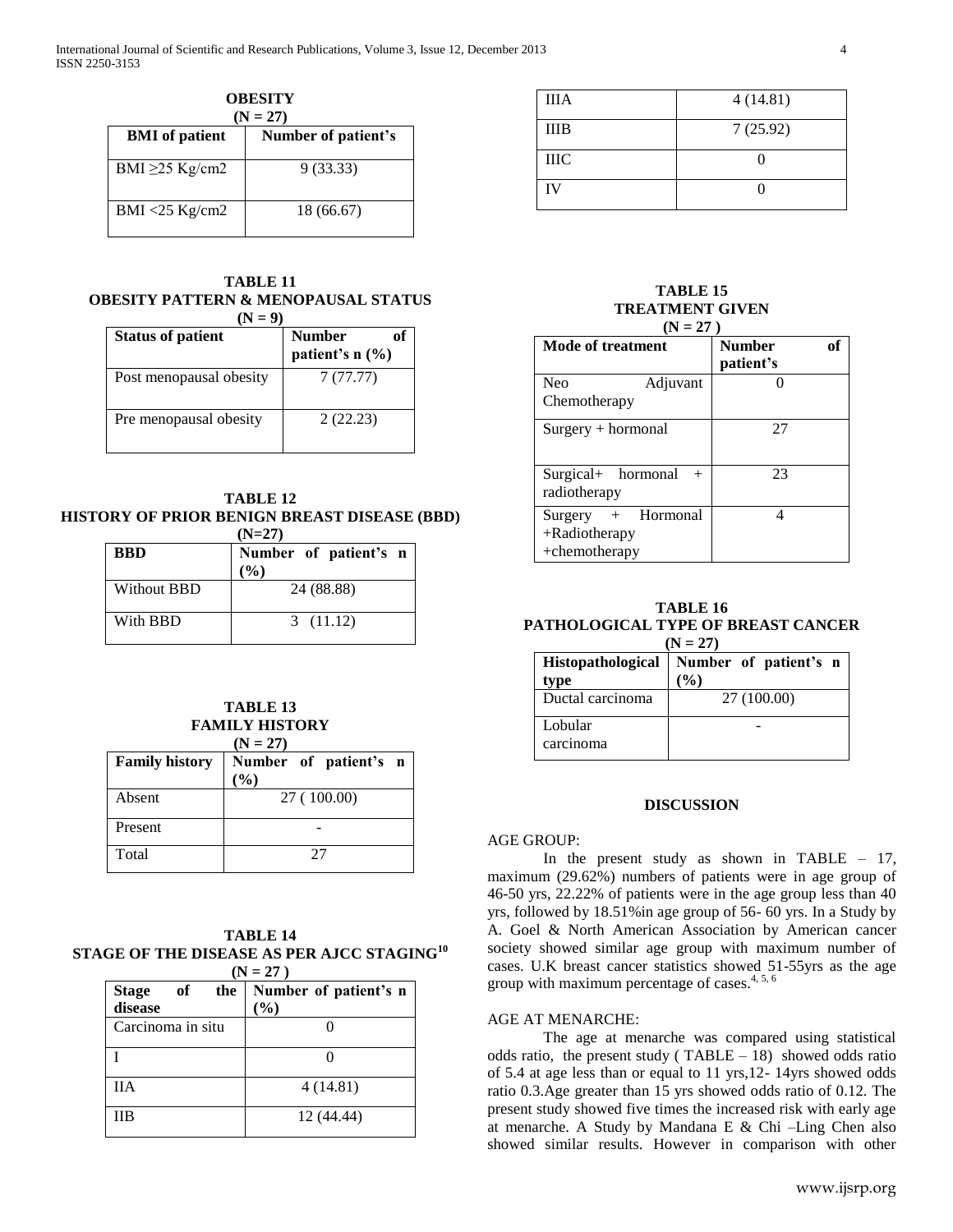studies the risk is higher in the present group probably because of other associated risk factors.<sup>7,</sup>

# AGE AT MENOPAUSE:

Age at menopause was compared using statistical odds ratio ,as shown in TABLE – 19, age less than 40 yrs showed odds ratio of 0.8,40 – 44yrs showed odds ratio of 1.26,age greater than 55yrs showed odds ratio of 2.21.Increased age at menopause showed 2 times the increased risk. A study by Linda Titus also showed similar results. 9

## AGE AT FIRST PREGNANCY:

Age at first pregnancy was compared using statistics odds ratio. In the present study as shown in  $TABLE - 20$ , for age less than 20 yrs, an odds ratio of 1.52, 20-24 yrs showed odds ratio of 1.60, age at first pregnancy greater than 30 yrs showed odds ratio of 4.82. Late age at first pregnancy showed 4 times the increased risk. The observations in this study are comparable to study by Mandana E.<sup>7</sup>

# PARITY:

Parity was compared using statistical odds ratio. As shown in TABLE- 21 nulliparous women showed four times the increased risk (OR 4.47) in comparison with parous women with odds ratio of 0.22. In comparison to studies by Chi –Ling Chen & Mandana E, the risk is comparatively greater, as these women have other associated risk factors.<sup>7, 8</sup>

## BREAST FEEDING:

Breast feeding pattern was compared using statistical odds ratio. As shown in TABLE – 22 women who did not breast fed were at four times the increased risk (OR 4.47) in comparison to women who breast fed with odds ratio 0.22.This is in accordance with the study done by Linda Titus Ernstoff, however in this study the calculated risk is significantly higher as 6 out of 21 cases were nulliparous females who did not breast fed.<sup>9</sup>

# OBESITY:

In the present study (TABLE -23) patient with BMI less than 21.5 Kg/cm2 had odds ratio of 0.3, BMI between 25.5-29.5 Kg/cm2 showed odds ratio of 1.3, BMI greater than 29.25 Kg/cm2 showed odds ratio of 1.4. , the above results show women with BMI greater than 29.25 have 1.4 times the risk to that women with BMI 21.5 Kg/cm2 . The study by Linda Titus Ernstoff, Chi-Ling Chen showed similar result.<sup>8, 9</sup>

# FAMILY HISTORY OF BREAST CANCER:

In present study no patient had family history, as all the cases could be sporadic in the present population.

## OC PILLS & HORMONE REPLACEMENT THERAPY:

In the present study patients were from rural background, with limited knowledge on use of OC pills & hormone replacement therapy, as only 3 cases recorded its use for very short duration & its association as a risk factor cannot be commented.

Benign breast disease was excluded from this study after the confirming histopathologically where the aim of the present study was to compare between the malignancy and risk factors.

# STAGING AND TREATMENT:

In the present study group, patients at the time of diagnosis showed II B (44.44%) of TNM and 25.92% of patients showed stage III B whereas II A and IIIA showed 14.81% respectively. All the patients were subjected to Modified Radical Mastectomy (MRM) with hormonal therapy. These patients were further referred for radiotherapy and chemotherapy to higher centers based on their pathological TNM staging. However, these patients could not be followed up.

**TABLE 17 COMPARISON OF AGE GROUP**

| Age<br>group  | <b>Present</b><br>study | American<br>cancer | U.K<br><b>breast</b> | A.Goel |
|---------------|-------------------------|--------------------|----------------------|--------|
|               |                         | society            | cancer<br>research   |        |
| $\leq$ 45 yrs | 22.22%                  | 3%                 | 20%                  | 10%    |
| $46-50$ yrs   | 29.62%                  | 30%                | 25%                  | 40%    |
| $51-55$ yrs   | 11.11%                  | 10%                | 32%                  | 20%    |
| 56-60 yrs     | 18.51%                  | 23%                | 16%                  | 15%    |
| $61-65$ vrs   | 14.81%                  | 20%                | 5%                   | 10%    |
| $>65$ yrs     | 3.70%                   | 14%                | 2%                   | 5%     |

| TABLE 18                                 |
|------------------------------------------|
| <b>COMPARISION OF AGE AT MENARCHE IN</b> |
| <b>ODDS RATIO (OR)</b>                   |

| Age<br>group    | <b>Present study</b> |                    | <b>OR</b> | <b>Mandana</b><br>Е | <b>Chi-ling</b><br><b>Chen</b> |
|-----------------|----------------------|--------------------|-----------|---------------------|--------------------------------|
|                 | Cases<br>$N=27$      | Controls<br>$N=50$ |           | (OR)                | (OR)                           |
| $\leq$ 1 lyrs   | 19                   | 15                 | 5.4       | 1.49                | 1.0                            |
| 12-<br>14yrs    | 5                    | 22                 | 0.3       | 1.27                | 0.82                           |
| $\geq$<br>15yrs | 3                    | 13                 | 0.12      | 1.02                | 0.58                           |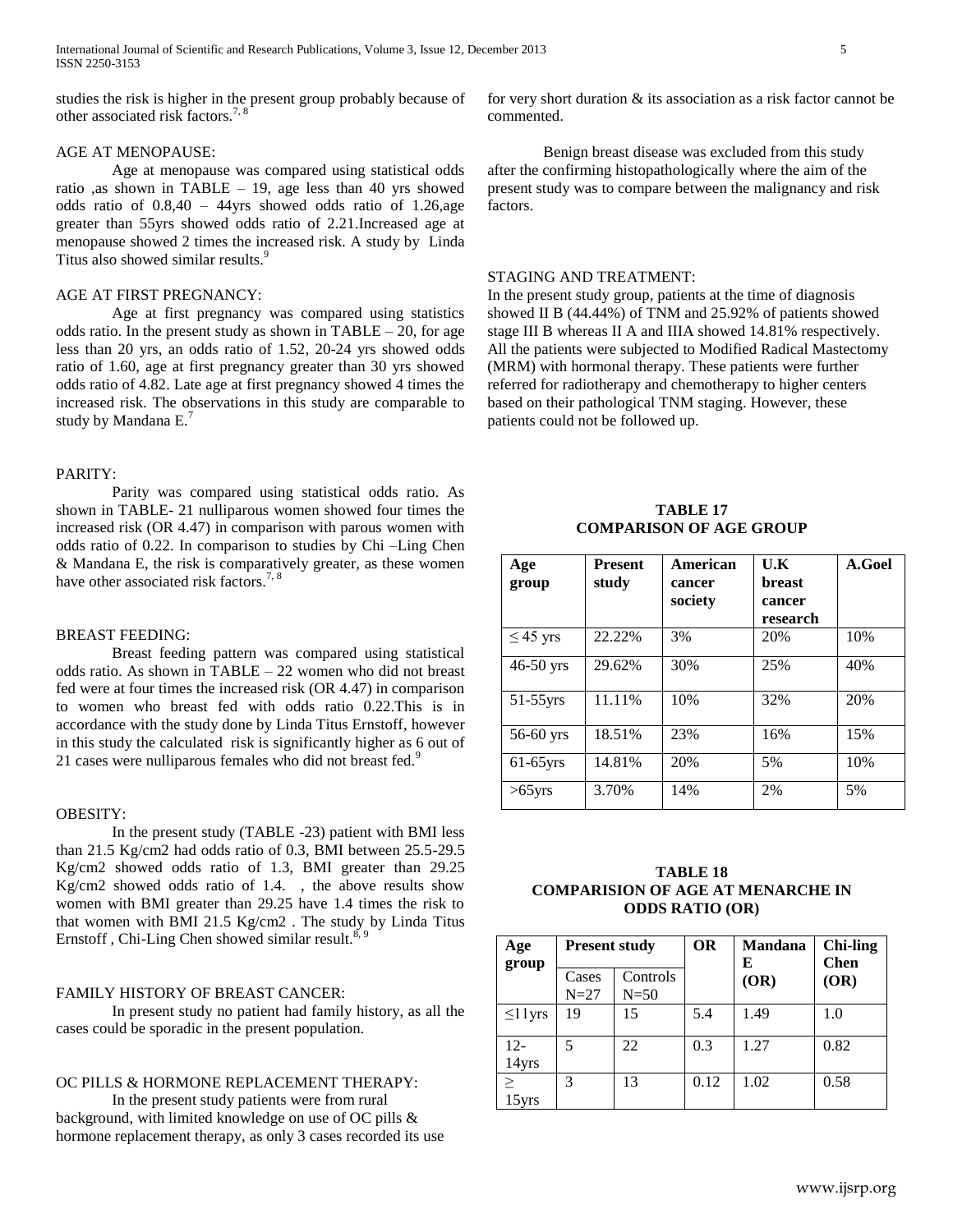# **TABLE 19 COMPARISION OF AGE AT MENOPAUSE IN ODDS RATIO (OR)**

| Age           | <b>Present study</b> |                                   |      |                                        |  |
|---------------|----------------------|-----------------------------------|------|----------------------------------------|--|
| group         | Cases<br>$N=16$      | Controls<br><b>OR</b><br>$N = 26$ |      | <b>Titus</b><br><b>Ernfost</b><br>(OR) |  |
| $<40$ yrs     |                      | $\mathfrak{D}$                    | 0.8  | 1.00                                   |  |
| 40-44 yrs     | 3                    | 4                                 | 1.26 | 1.32                                   |  |
| 45-49 yrs     | 2                    | 2                                 | 1.71 | 1.60                                   |  |
| 50-54 yrs     | 4                    | 5                                 | 1.83 | 1.82                                   |  |
| $\geq$ 55 yrs | 6                    | 10                                | 2.21 | 2.01                                   |  |

# **TABLE 22 COMPARISION OF BREAST FEEDING PATTERN IN ODDS RATIO (OR)**

| <b>Feeding</b>    | <b>Present study</b> | Linda titus     |      |      |
|-------------------|----------------------|-----------------|------|------|
| pattern           | Cases                | <b>Ernstoff</b> |      |      |
|                   | $N=27$               | $N = 50$        |      | (OR) |
| <b>Breast</b> fed |                      |                 | 0.22 | 0.87 |
| Not fed           |                      |                 | 1 47 |      |

**TABLE 23 COMPARISION OF OBESITY IN ODDS RATIO (OR)**

| BMI        | <b>Present study</b> |              |                | Linda                           | <b>Chi-Ling</b> |
|------------|----------------------|--------------|----------------|---------------------------------|-----------------|
| kg/cm2     | Cases                | Contro       | 0 <sub>R</sub> | <b>Titus</b><br><b>Ernstoff</b> | <b>Chen</b>     |
|            | $N=27$               | ls<br>$N=50$ |                | (OR)                            | (OR)            |
| < 21.5     | 7                    | 10           | 0.3            | 1.00                            | 1.00            |
| 21.5-25.4  | 12                   | 19           | 1.02           | 1.07                            | 1.16            |
| 25.5-29.25 | 6                    | 11           | 1.3            | 1.14                            | 1.18            |
| >29.25     | 2                    | 10           | 1.4            | 1.35                            | 2.01            |

# .**TABLE 20 COMPARISION OF AGE AT FIRST PREGNANCY IN ODDS RATIO (OR)**

| Age                    | <b>Present study</b> |                    |           | <b>Mandana</b> | <b>Chi-ling</b>     |
|------------------------|----------------------|--------------------|-----------|----------------|---------------------|
| group                  | Cases<br>$N=21$      | Controls<br>$N=47$ | <b>OR</b> | E(OR)          | <b>Chen</b><br>(OR) |
| $\langle 20 \gamma rs$ | 15                   | 32                 | 1.52      | 1.00           | 0.86                |
| $20-24$ yrs            | 4                    | 6                  | 1.60      | 1.02           | 0.75                |
| $25-29$ yrs            | 0                    | 8                  |           | 1.49           | 0.91                |
| $\geq$ 30yrs           | 2                    |                    | 4.82      | 2.47           | 0.99                |

# **TABLE 21 COMPARISION OF PARITY IN ODDS RATIO (OR)**

| Group              | <b>Present study</b> |                    |           | <b>Chi-ling</b> | Mandana E |
|--------------------|----------------------|--------------------|-----------|-----------------|-----------|
|                    | Cases<br>$N=27$      | Controls<br>$N=50$ | <b>OR</b> | Chen $(OR)$     | (OR)      |
| <b>Nulliparous</b> | 6                    | 3                  | 4.47      | 1.00            | 2.27      |
| Parous             | 21                   | 47                 | 0.22      | 0.83            | 1.00      |

# **SUMMARY**

In the present study of 50 cases of breast lump, 46% were benign lump, 54% were malignant lump. Age group showed 29.62 % women of 46-50 yrs. 70.37 % of cases showed early age at menarche as risk factor with an OR of 5.4, whereas 60% of cases showed late age at menopause as a risk factor  $(OR = 2.21)$ .

22.22% of cases showed Nulliparity as risk factor (OR = 4.47)9.54 % of cases showed late age at pregnancy as risk factor  $(OR = 4.82)$  whereas 22.22 % of cases showed absent breast feeding as risk factor ( $OR = 4.47$ ).

33.37% of cases showed obesity increasing risk of carcinoma breast ( $OR = 1.35$ ) and 44.44% of cases presented in stage IIB of TNM staging

All cases were treated with a combination of both surgical & hormonal therapy, additional radiotherapy for 23 cases & 4 cases received additional chemotherapy.

# **CONCLUSION**

To conclude, the results of the present study focused on age group of 46- 50 yrs who showed increased risk for development of carcinoma breast. The risk factors that were evident from the present study were early menarche, delayed menopause, first pregnancy at later age. Apart from the above mentioned risk factors, Nulliparity & non breast feeding was also evident in the study. In addition, obesity also showed positive results as a risk factor. However, no conclusion could be drawn pertaining to